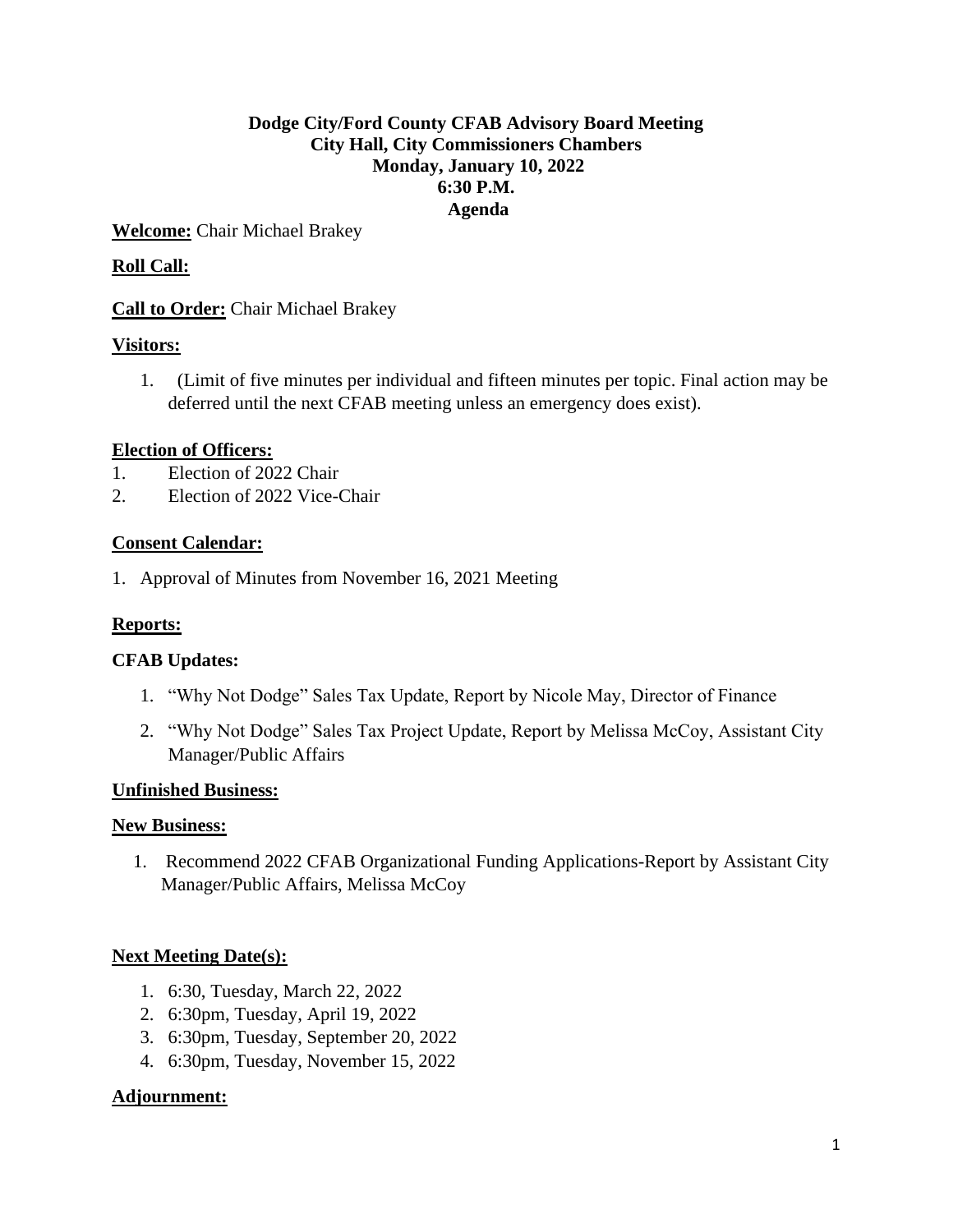# **Dodge City/Ford County CFAB Advisory Special Board Meeting City Hall, City Commission Chambers Tuesday, November 16, 2021 6:30 P.M. Minutes**

### **Welcome:** Chair Michael Brakey

**Roll Call:** Michael Brakey, Michael Burns, Mike Martinez (Absent), Mike Laskowsky, Martha Mendoza, Hugo Rodela, Angela Unruh, Mayor Rick Sowers, County Commissioner Kenneth Snook, City Manager Nick Hernandez, and County Administrator JD Gilbert

## **Call to Order:** Chair Michael Brakey

Chair Michael Brakey requested a motion to amend the agenda to include the 2021 Organizational Funding grants progress report and the 2022 "Why Not Dodge" Sales Tax Budget under Reports.

Hugo Rodela made a motion to approve the amendments to the agenda and Martha Mendoza seconded the motion which passed unanimously.

**Visitors:** There were no visitor remarks.

## **Consent Calendar:**

- 1. Approval of Minutes from September 28, 2021 Meeting
- 2. "Why Not Dodge" Sales Tax Report- Finance Director Nicole May provided an overview and update on the sales tax fund. Nicole highlighted that the depreciation and replacement fund a receivable of \$12,500 was a contribution from Dodge City Community College for the turf at Legends Park that is part of a contractual agreement with the college to assist with maintenance due to the DC3 Softball teams use of the park. Sales tax collections continue to be strong at 96% percent for the year to date in October.

There was a transfer made to Organizational Funding for the County, City, and the Organizational Funding Grants. There were also the bond payments that were made in addition to other expenses with the "Why Not Dodge" projects.

Hugo Rodela made a motion to approve the consent calendar and Michael Burns seconded. The motion passed unanimously.

## **CFAB Updates:**

- 1. United Wireless Arena and Boot Hill Casino and Resort Conference Center Update-Report by Executive Director, Chris Ragland- Mr. Ragland provided an update on the number of events that have been held at the special events center as well as the number of visitors attending events from April to year to date. This included 201 events with an attendance of 34,741 and an economic impact of \$3,321,099.
- 2. Dodge City Raceway Park Update, Report by Promoters/Operators, Craig and Julie Dollansky- The Dollanskys' provided an update on the status of the 2021 Raceway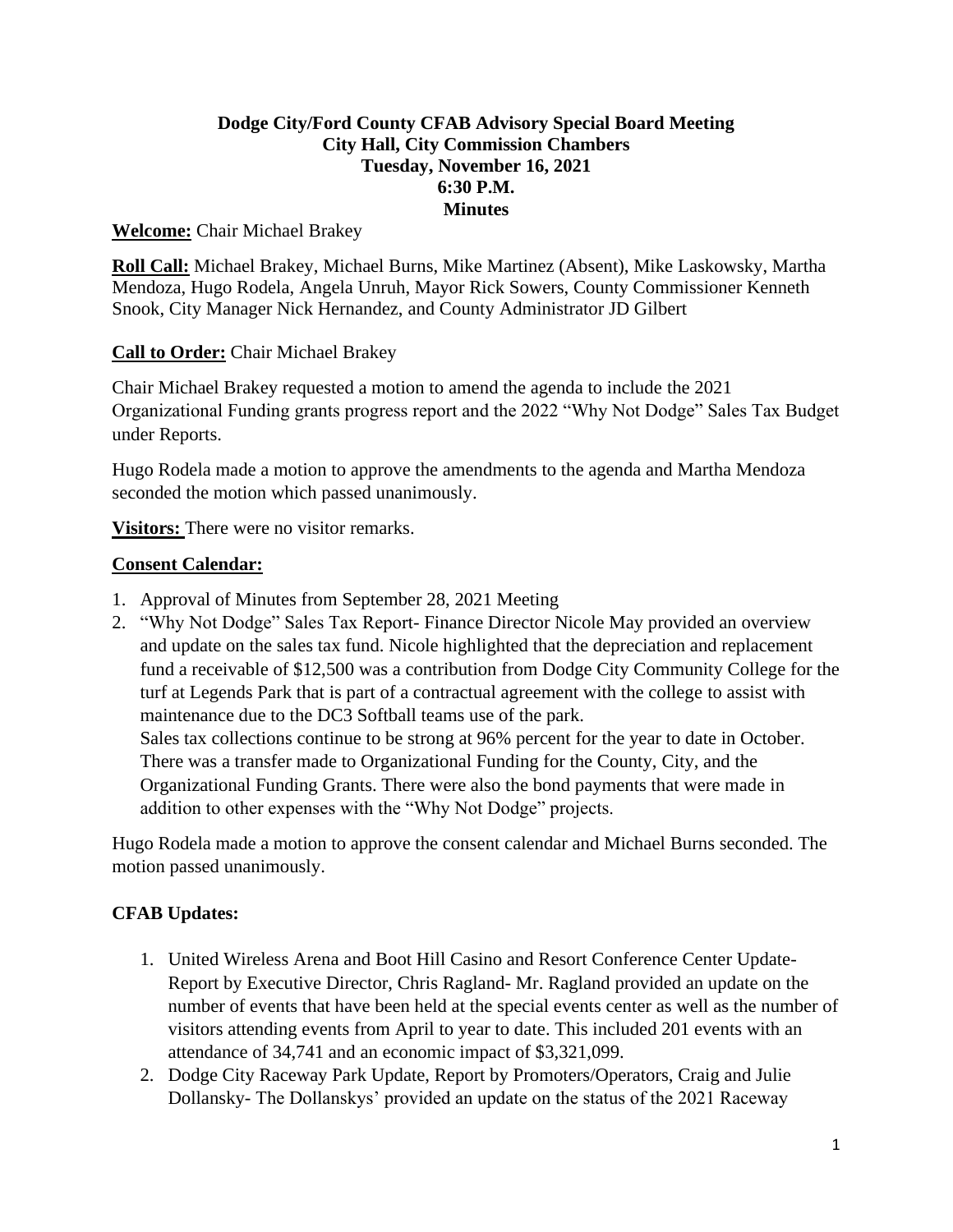season. They mentioned one of the highlights was the incorporation of Victory Lane platform to recognize winners which was well received. Craig Dollansky provided an update special events such as the National Tractor Pull and Flat Track Motorcycle Races. Julie Dollansky updated the group on the new automated race pass system and point of sale system. In addition, there was a new streamlined website put in place. Finally, there were 16 IMCA Racing events, 10 DCRP Short-Track Series as well as the special events.

- 3. Long Branch Lagoon Update,Report by Director of Parks and Facilities, Daniel Cecil. Mr. Cecil provided an update on off-season repairs including various maintenance items There has also been work on contracting inspections and recoating of the slides and on the filter building. Currently, the City is seeking applications for the Aquatics Manager and Aquatics Technician both locally and regionally. He presented the updated logo and brand standards that will be rolled out for the 2022 season. The goal is to role out season passes the Monday after Thanksgiving with the new MyRec system that will be used for reservations and purchasing passes for the facility.
- 4. Organizational Funding Progress Report Update, report by Assistant City Manager/Public Affairs. Melissa updated the board on purpose of the reports for the reimbursable 80/20 grants for Organizational Funding. One of the requirements of the grants was to participate in an external event with the Dodge City Convention and Visitor's Bureau and attend the monthly Tourism Coalition meetings. All the grant recipients have met the requirements for the external event, and all have attended at least one Tourism Coalition meeting throughout the year. She reviewed the impact for the Organizational Funding for each of the organization and shared how visitors were appreciative to have multiple attractions to visit which often results in them increasing their length of stay.
- 5. 2022 Sales Tax Budget, Report by Assistant City Manager/Public Affairs, Melissa McCoy. Ms McCoy provided an update on the status of the approval of the 2022 sales tax budget. She covered the background of the process and efforts to fund depreciation. Currently, the County Commission has approved the 2022 budget as recommended but the City has tabled it and requested a meeting with the County to discuss funding depreciation. Per the Inter-local agreement, the budget needs to be approved by December 1. The applications for Organizational Funding will not be released until the budget has been approved. Melissa will provide an update to the organizations on the status of the grant applications.

#### **Unfinished Business:**

**1.** There was no unfinished business.

#### **New Business:**

1. Long Branch Lagoon Rates for daily and season passes-Report by Director of Parks and Facilities Daniel Cecil and Assistant City Manager/Public Affairs, Melissa McCoy- Mr. Cecil and Ms. McCoy presented a recommendation of a new fee schedule for day passes and season passes for the Long Branch Lagoon. Research was done on the costs at other similar facilities in the state. To remain competitive, it is staff's recommendation to lower